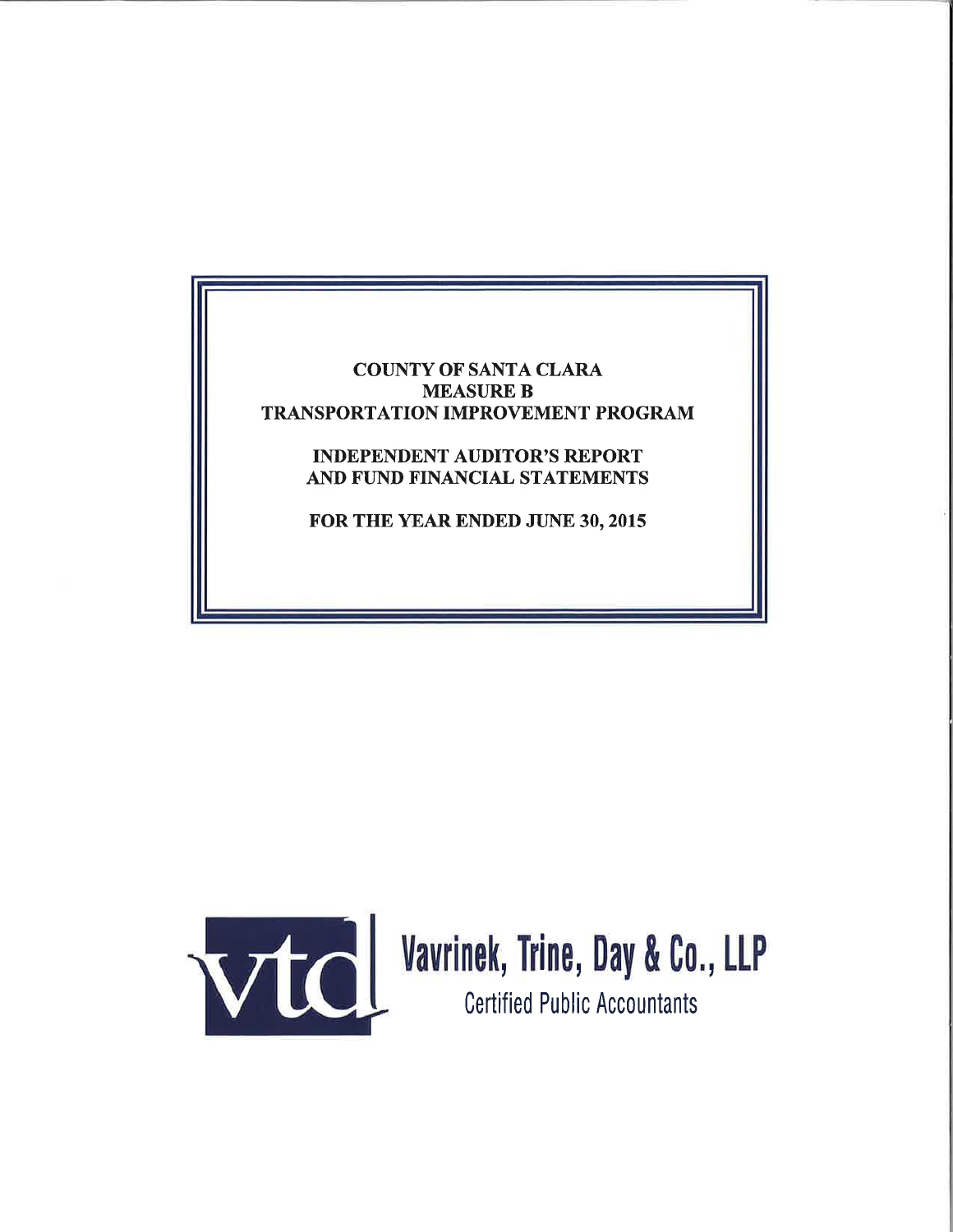''l

I

l

l

l

 $\Box$ 

# INDEPENDENT AUDITOR'S REPORT AND FUND FINANCIAL STATEMENTS

# FOR THE YEAR ENDED JUNE 30, 2015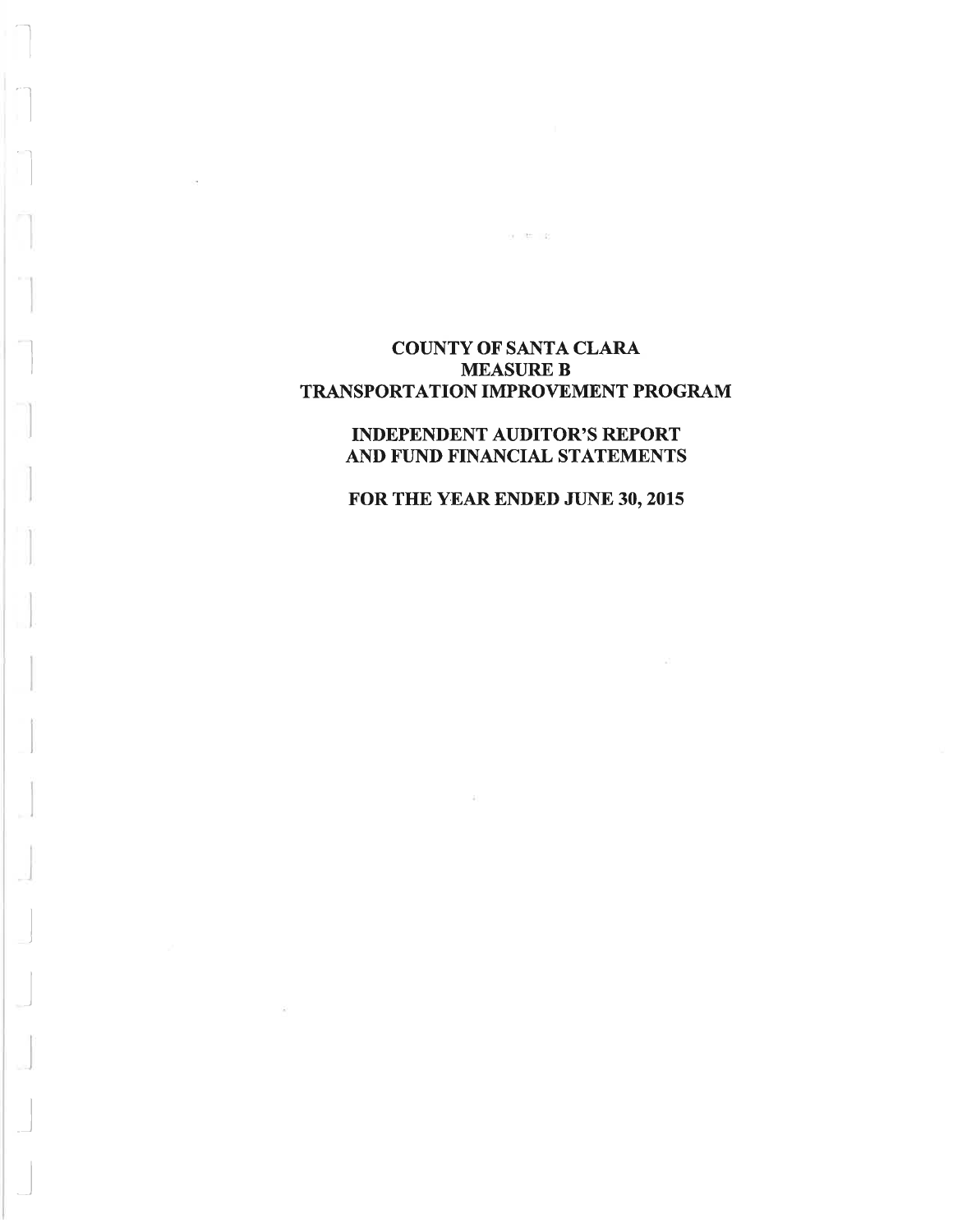## COUNTY OF SANTA CLARA MEASURE B TRANSPORTATION IMPROVEMENT PROGRAM FOR THE YEAR ENDED JUNE 30, 2015

# Table of Contents

Page

| <b>Independent Auditor's Report</b>                                                                                                                                                                                      |    |
|--------------------------------------------------------------------------------------------------------------------------------------------------------------------------------------------------------------------------|----|
| <b>Fund Financial Statements</b>                                                                                                                                                                                         |    |
| <b>Balance Sheet</b>                                                                                                                                                                                                     | 3  |
| Statements of Revenues, Expenditures and Change in Fund Balance                                                                                                                                                          | 4  |
| Notes to the Financial Statements                                                                                                                                                                                        | 5  |
| <b>Supplementary Information</b><br>Schedule of Revenues, Expenditures -<br>Budget and Actual (Budgetary Basis)                                                                                                          | 11 |
| <b>Compliance Section</b>                                                                                                                                                                                                |    |
| Independent Auditor's Report on Internal Control Over Financial Reporting and on<br>Compliance and Other Matters Based on an Audit of Financial Statements<br>Performed in Accordance with Government Auditing Standards | 13 |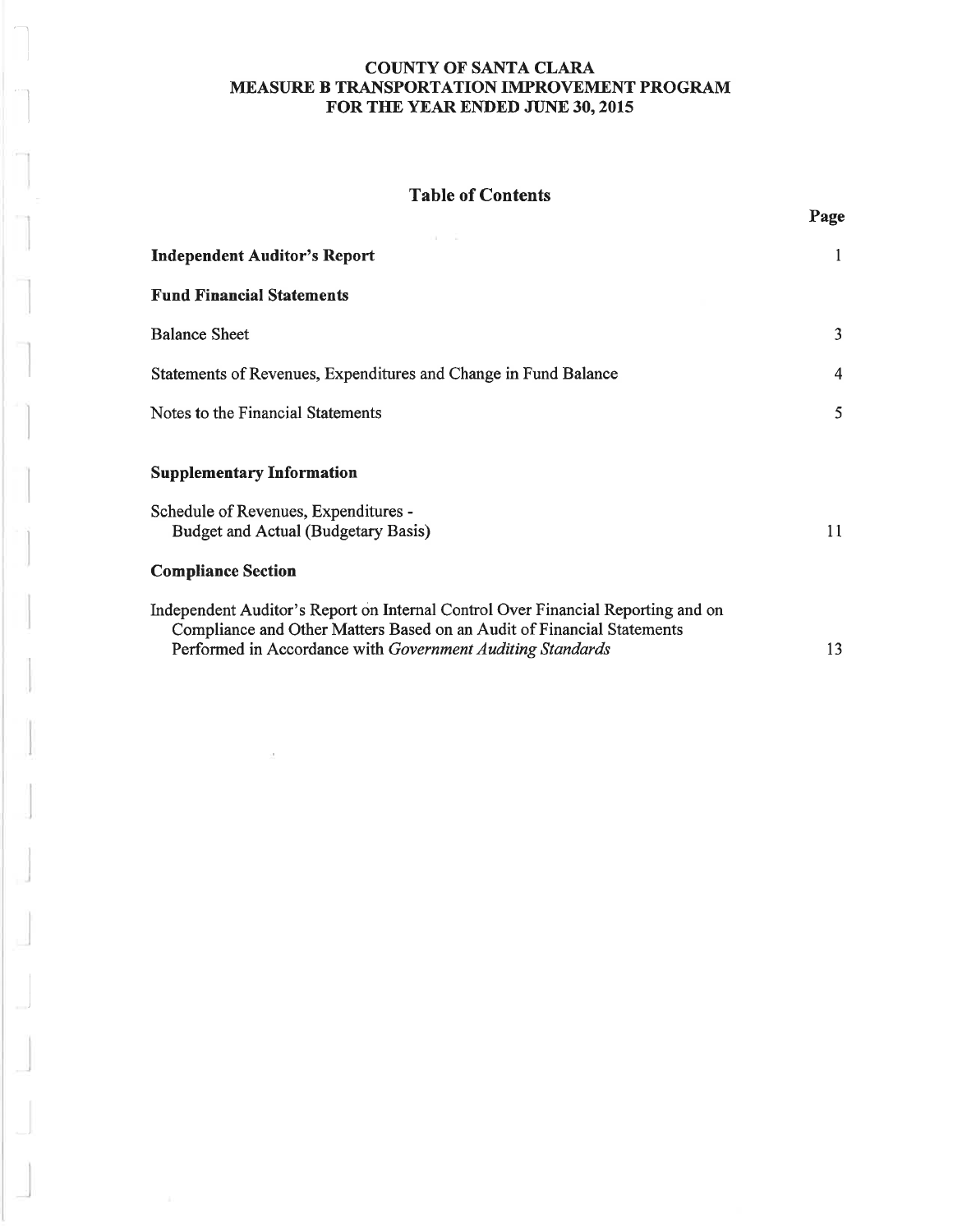

#### INDEPENDENT AUDITOR'S REPORT

To the Santa Clara County Measure B Citizens Watchdog Committee San Jose, California

#### Report on the Financial Statements

We have audited the accompanying fund financial statements of the Measure B Transportation Improvement Program (Program) of the County of Santa Clara, California (County), as of and for the year ended June 30, 2015 and the related notes to the financial statements, as listed in the table of contents.

#### Management's Responsibility for the Financial Statements

Management is responsible for the preparation and fair presentation of these financial statements in accordance with accounting principles generally accepted in the United States of America; this includes the design, implementation, and maintenance of internal control relevant to the preparation and fair presentation of financial statements that are free from material misstatement, whether due to fraud or error.

#### **Auditor's Responsibility**

Our responsibility is to express an opinion on these financial statements based on our audit. We conducted our audit in accordance with auditing standards generally accepted in the United States of America and the standards applicable to financial audits contained in Government Auditing Standards issued by the Comptroller General of the United States. Those standards require that we plan and perform the audit to obtain reasonable assurance about whether the financial statements are free from material misstatement.

An audit involves performing procedures to obtain audit evidence about the amounts and disclosures in the fînancial statements. The procedures selected depend on the auditor's judgment, including the assessment of the risks of material misstatement of the financial statements, whether due to fraud or error. In making those risk assessments, the auditor considers internal control relevant to the Program's preparation and fair presentation of the financial statements in order to design audit procedures that are appropriate in the circumstances, but not for the purpose of expressing an opinion on the effectiveness of the Program's internal control. Accordingly, we express no such opinion. An audit also includes evaluating the appropriateness of accounting policies used and the reasonableness of significant accounting estimates made by management, as well as evaluating the overall presentation of the financial statements.

We believe that the audit evidence we have obtained is sufficient and appropriate to provide a basis for our audit opinions.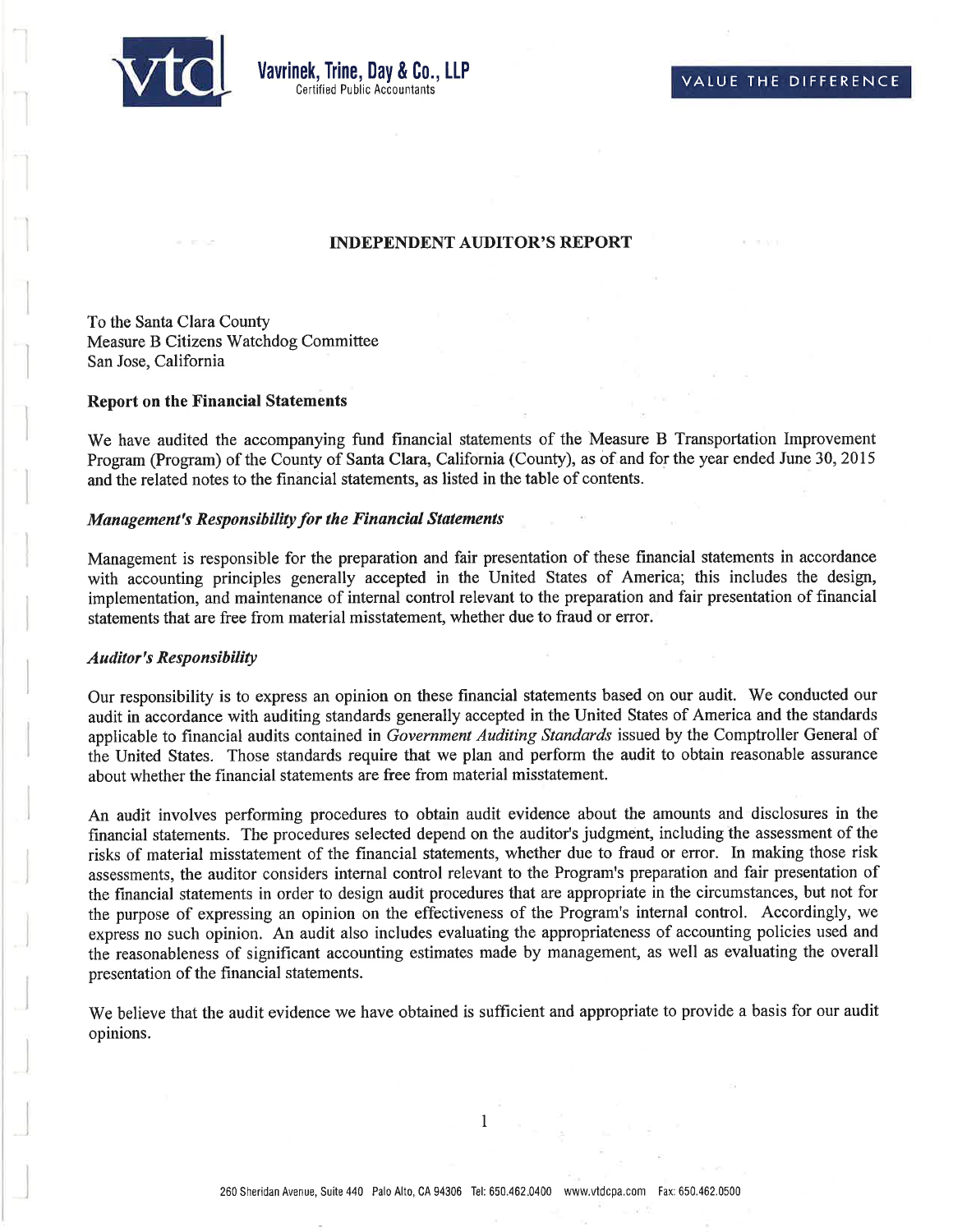#### **Opinion**

In our opinion, the financial statements referred to above present fairly, in all material respects, the respective financial position of the Program, as of June 30,2015, and the respective changes in financial position thereof for the year then ended in accordance with accounting principles generally accepted in the United States of America.

#### **Emphasis Matters**

As discussed in Note 1, the financial statements present only the Program and do not purport to, and do not present fairly the financial position of the County of Santa Clara as of June 30, 2015 and the changes in its financial position in conformity with accounting principles generally accepted in the United States of America.

#### Other Matters

Our audit was conducted for the purpose of forming opinions on the financial statements that collectively comprise the Program's financial statements. The Schedule of Revenues and Expenditures - Budget to Actual is presented for purposes of additional analysis and is not a fequired part of the financial statements. Such information is the responsibility of management and was derived from and relates directly to the underlying accounting and other records used to prepare the financial statements. The information has been subjected to the auditing procedures applied in the audit of the financial statements and certain additional procedures, including comparing and reconciling such information directly to the underlying accounting and other records used to prepare the financial statements or to the financial statements themselves, and other additional procedures in accordance with auditing standards generally accepted in the United States of America. ln our opinion, the Schedule of Revenues and Expenditures - Budget to Actual is fairly stated in all material respects in relation to the financial statements as a whole.

#### Other Reporting Required by Government Auditing Standards

In accordance with Government Auditing Standards, we have also issued our report dated November 18, 2015 on our consideration of the Program's internal control over financial reporting related to the Program and on our test of its compliance with certain provisions of laws, regulations contracts, and grant agreements and other matters. The purpose of that report is to describe the scope of our testing of internal control over financial reporting and compliance and the result of that testing, and not to provide an opinion on the internal control over financial reporting or on compliance. That report is an integral part of an audit performed in accordance with Government Auditing Standards in considering the Program's internal control over financial reporting and compliance.

Vavrinck, Trine, Day 2 Co. LLP

Palo Alto, California November 18,2015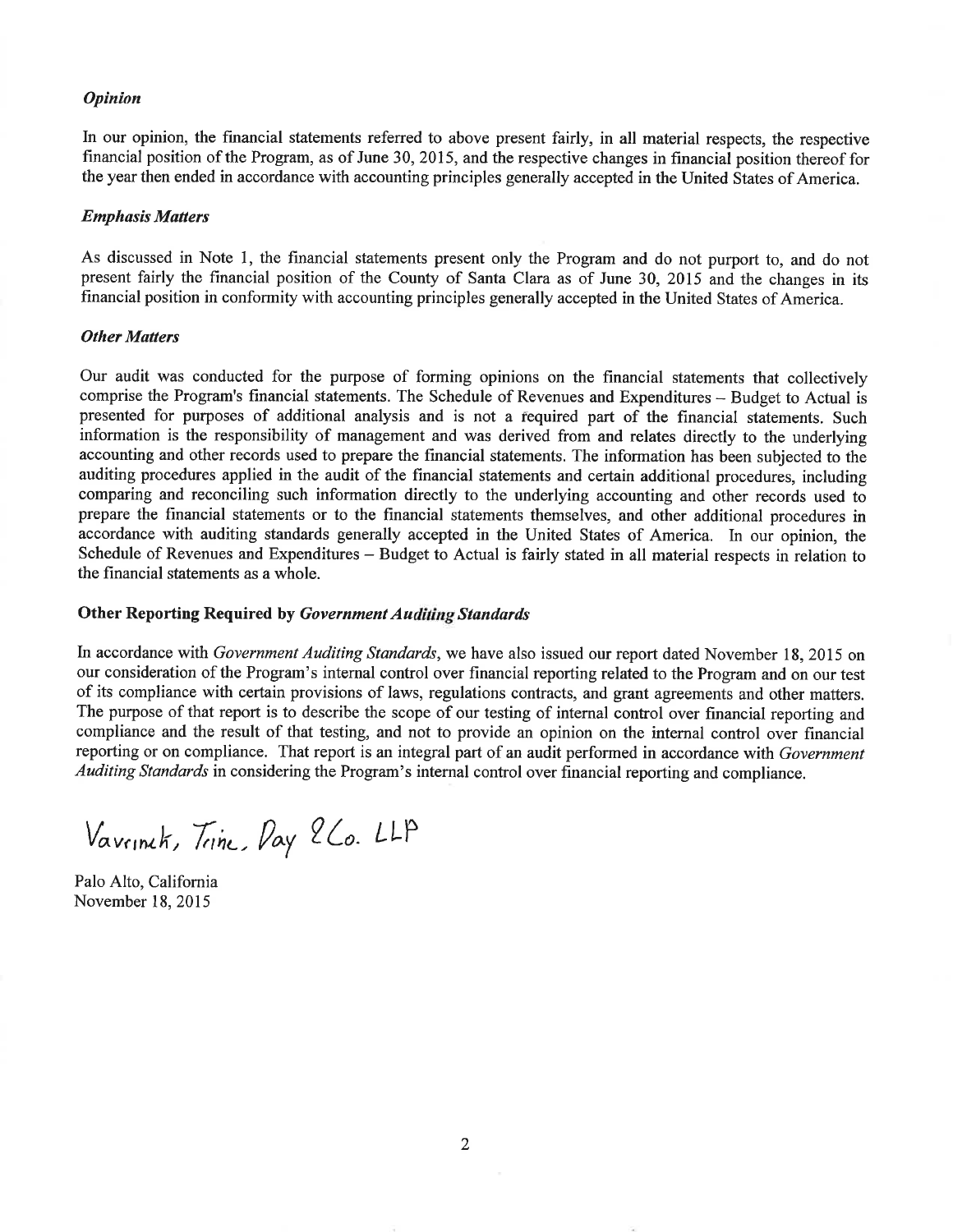# Balance Sheet June 30,2015 (In Thousands)

the constitution of the constitution of the

|                                               |    | <b>Measure B</b><br><b>Transportation</b><br><b>Improvement Fund</b> |  |  |
|-----------------------------------------------|----|----------------------------------------------------------------------|--|--|
| <b>ASSETS</b>                                 |    |                                                                      |  |  |
| Cash and investments pooled with the County   | \$ | 376                                                                  |  |  |
| Interest receivable                           |    | 1                                                                    |  |  |
| Project reimbursement advances to             |    |                                                                      |  |  |
| Santa Clara Valley Transportation Authority   |    | 6,852                                                                |  |  |
| <b>Total Assets</b>                           |    | 7,229                                                                |  |  |
| <b>LIABILITIES</b>                            |    |                                                                      |  |  |
| Accounts payable                              | S  | 6                                                                    |  |  |
| <b>Total liabilities</b>                      |    | 6                                                                    |  |  |
| <b>FUND BALANCE</b>                           |    |                                                                      |  |  |
| Restricted for project reimbursement advances | \$ | 6,852                                                                |  |  |
| Restricted for the transportation             |    |                                                                      |  |  |
| improvement program                           |    | 371                                                                  |  |  |
| <b>Total Fund Balance</b>                     |    | 7,223                                                                |  |  |
| Total liabilities and fund balance            |    | 7,229                                                                |  |  |
|                                               |    |                                                                      |  |  |

The accompanying notes are an integral part of these financial statements.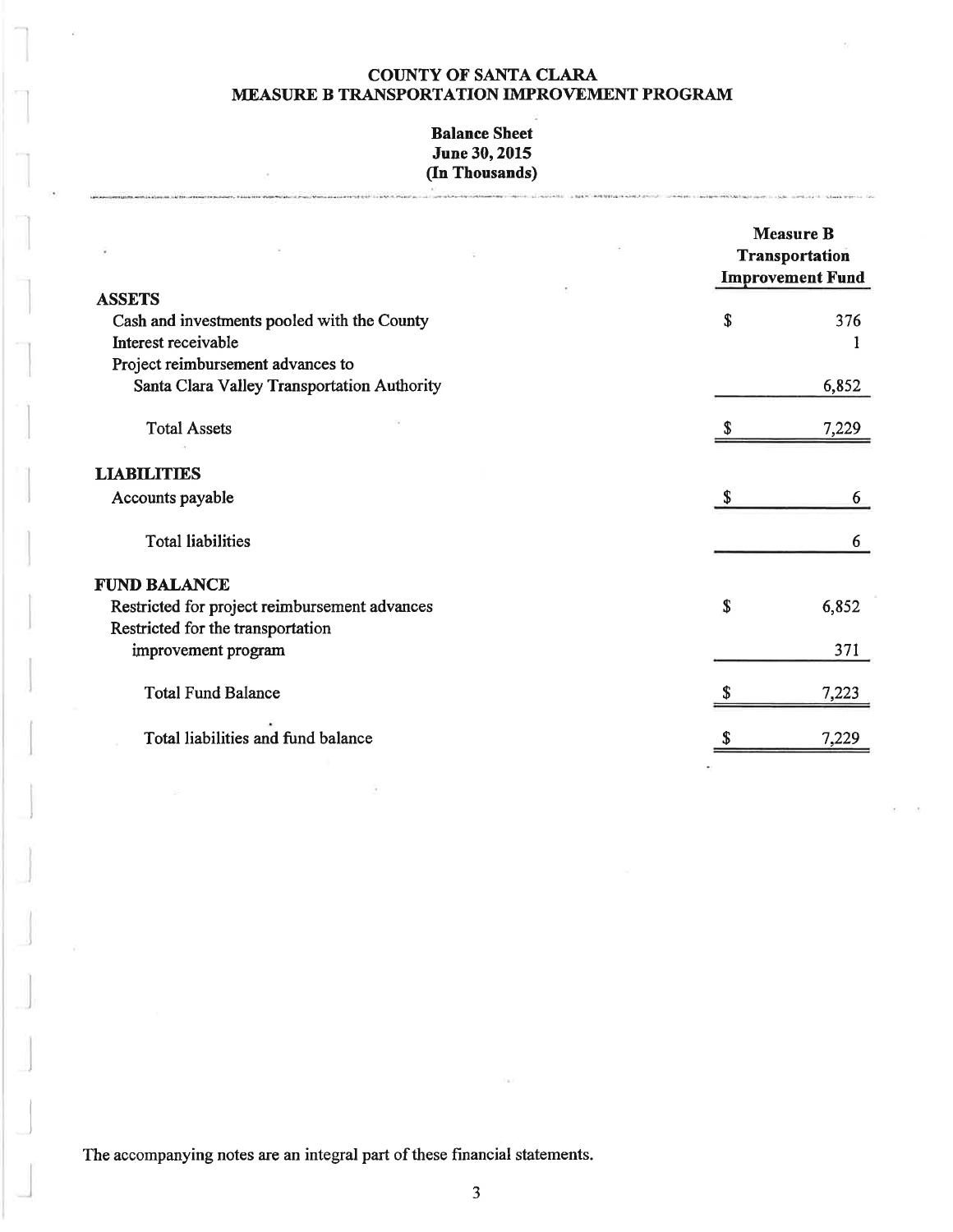$\pm 0.02$  $\sim$ 

# Statements of Revenues, Expenditures and Change in Fund Balance For the Year Ended June 30,2015 (fn Thousands)

.<br>Naskiĝis kaj la provincia de la filma de la filma de la filma de la filma de la filma de la filma de la filma

|                                             | <b>Measure B</b><br><b>Transportation</b><br><b>Improvement Fund</b> |
|---------------------------------------------|----------------------------------------------------------------------|
| <b>REVENUES</b>                             |                                                                      |
| Sales tax                                   | \$<br>382                                                            |
| Investment income                           | 5                                                                    |
| <b>Total Revenues</b>                       | 387                                                                  |
| <b>EXPENDITURES</b>                         |                                                                      |
| Administration:                             |                                                                      |
| Administrative                              | 24                                                                   |
| Project management oversight                | 6                                                                    |
| Transportation:                             |                                                                      |
| Highway projects                            | 173                                                                  |
| Transit/railway projects                    | 43                                                                   |
| Other (ancillary) programs                  | 181                                                                  |
| <b>Total Expenditures</b>                   | 427                                                                  |
| <b>Excess of Expenditures Over Revenues</b> | (40)                                                                 |
| Fund Balance, Beginning of Year             | 7,263                                                                |
| Fund Balance, End of Year                   | 7,223                                                                |

The accompanying notes are an integral part of these financial statements.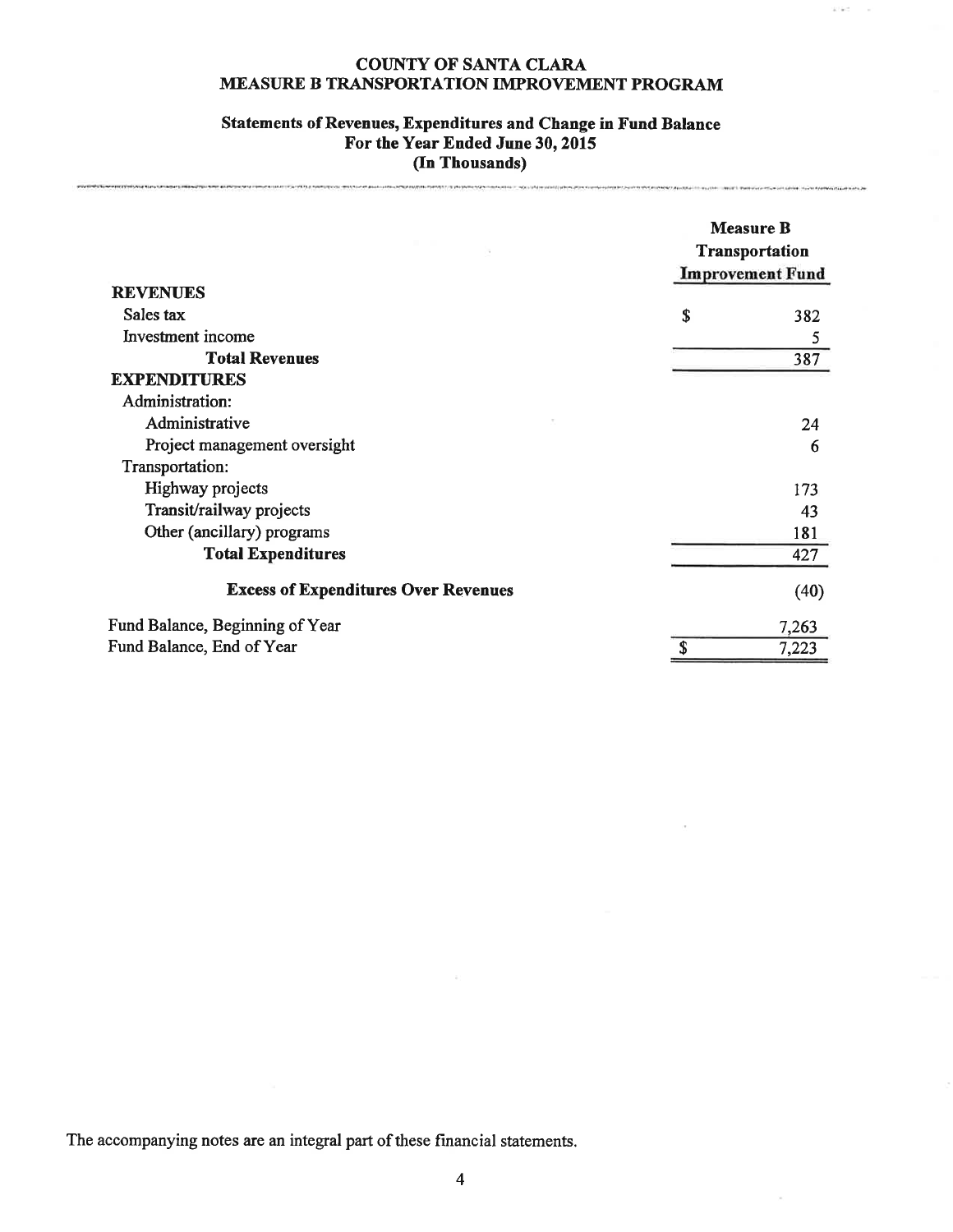# Notes to the Financial Statements June 30, 2015 (In Thousands)

#### NOTE 1 - SUMMARY OF SIGNIFICANT ACCOUNTING POLICIES

#### Measure B Sales Tax

In November 1996, the voters of the County of Santa Clara (the County) approved by a simple majority (51.8%) Measure B. Measure B authorizes the enactment of a  $\frac{1}{2}$  cent retail transaction and use (sales) tax for general County purposes, with the following mandatory restrictions:

- . The tax will be imposed for the period commencing April I, 1997 and ending March 30,2006. The length of this tax cannot bc cxtcndcd without a votc and thc approval of thc rcsidcnts of the County.
- An independent Citizens Watchdog Committee must review all expenditures.
- . The independent Citizens Watchdog Committee must consist of private citizens, not elected officials.

The Measure B sales tax revenues received by the County of Santa Clara Measure B Transportation Improvement Program (the Program), after deducting certain administrative costs, are designated by the County's Board of Supervisors to be spent on the County's Transportation Improvement Program.

The Measure B sales tax ended March 30,2006 and collections were received through May 2006. In addition, the County continues to collect residual sales tax revenues based upon amended merchant tax returns or from audits of merchants conducted by the State Board of Equalization.

The financial statements present only the Program and are not intended to present the financial position and changes in financial positions of the County in conformity with accounting principles generally accepted in the United State of America (GAAP).

#### Basis of Accounting

The Program uses the flow of current financial resources measurement focus and the modified accrual basis of accounting. Under the modified accrual basis of accounting, revenues are recognized when susceptible to accrual (i.e. when they are "measurable and available"). "Measurable" means the amount of the transaction can be determined and "available" means collectible within the current period or soon enough thereafter to pay liabilities of the current period. The Program considers sales tax revenues to be available if they are collected within 180 days of the end of the current fiscal period. Investment income has been treated as "susceptible to accrual" under the modified accrual basis. Measure B sales tax reported to the State Board of Equalization on behalf of the Program for the period ended June  $30<sup>th</sup>$  is also recognized as revenue. Expenditures are recorded when the related liability is incurred.

#### Basis of Presentation

The accounts of the Program are organized and operated on the basis of funds. A fund is an independent fiscal and accounting entity with a self-balancing set of accounts. Fund accounting segregates funds according to their intended purpose and is used to aid management in demonstrating compliance with finance-related legal and contractual provisions. The Program utilizes the Measure B Transportation Improvement fund to account for all general operating transactions.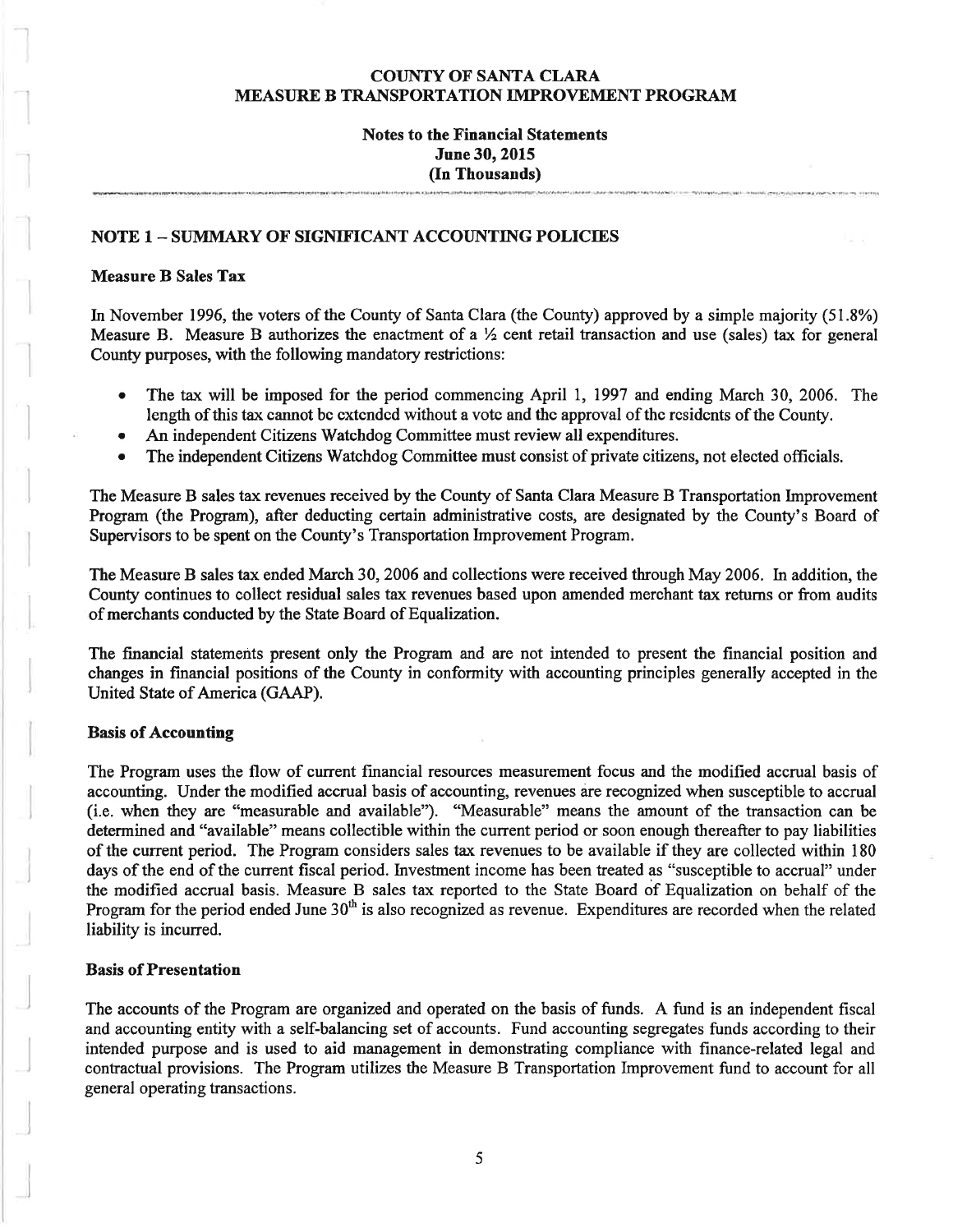# Notes to the Financial Statements June 30,2015 (In Thousands)

#### NOTE 1 - SUMMARY OF SIGNIFICANT ACCOUNTING POLICIES (Continued)

#### Budgets and Budgetary Accounting

During the year, the Board of Supervisors approved a supplemental appropriation establishing the budget for the Program. The budgetary process is based upon accounting for certain transactions on a basis other than GAAP. The results of operations for the Program on a budgetary basis differ from operations on a GAAP basis due to the inclusion of year-end encumbrances along with expenditures on a budgetary basis and the receipt and disbursement of interfund transfers.

Encumbrance accounting, under which purchases orders, contracts, and other commitments for the expenditure of monies are recorded in order to reserve that portion of the applicable appropriation, is employed as an extension of formal budgetary accounting.

#### Investments

The Program's investments are reported at fair value. The County Treasurer determines fair value on a monthly basis, based on quoted market prices.

#### Sales Tax Revenue and Receivables

The Program recognizes taxpayer-assessed revenues, net of estimated refunds, in the accounting period in which they become susceptible to accrual, which means when the revenues are both measurable and available to finance expenditures of the current fiscal period.

Sales tax receivables represent sales tax receipts subsequent to the Program's fîscal year-end relating to the current year's sales activity. The Program has contracted with the State Board of Equalization for collection and distribution of the 1/2 cent sales tax. The Board of Equalization receives an administrative fee for providing this service. The Program records sales tax revenues net of such fees.

#### Use of Estimates

The preparation of the financial statements in conformity with GAAP requires management to make estimates and assumptions that affect certain reported amounts and disclosures. Actual results could differ from those estimates.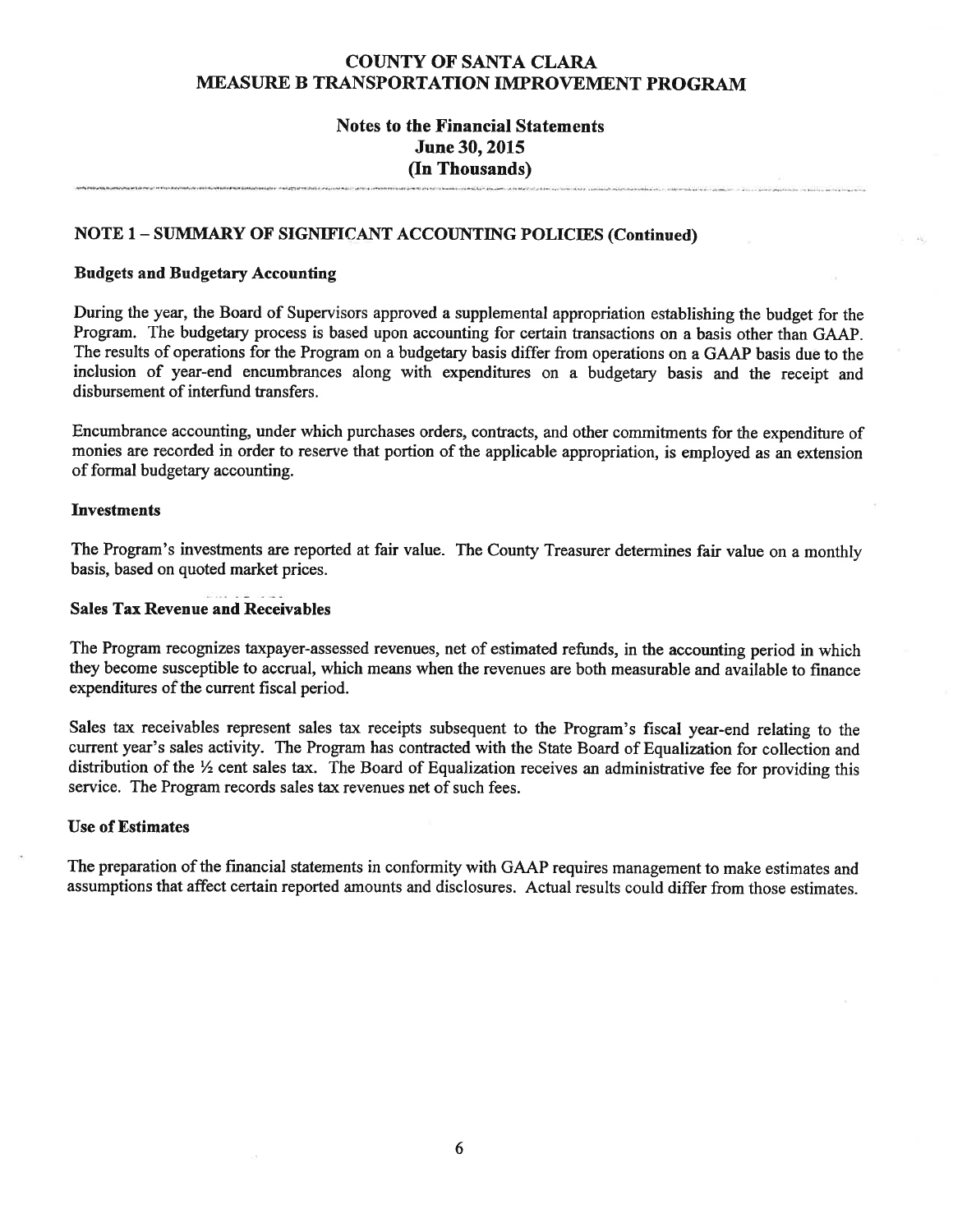# Notes to the Financial Statements June 30,2015 (In Thousands)

#### NOTE 2 - CASH AND INVESTMENTS

#### Pooled with the County

The Program's cash is invested with the County Treasurer's (the Treasurer) Investment Pool (the Pool). Investments made by the Treasurer are regulated by California Government Code and by the County's investment policy which is approved annually by the County's Treasury Oversight Committee. Adherence of the Treasurer to regulations, statutes, and policies is monitored by the County Board of Supervisors and by the Treasury Oversight Committee via mónthly reports and an annual audit. lnvestment income earned is allocated quarterly among the Pool participants based upon the average daily balance of cash maintained by each participant. The County reports its investments in the Pool at fair value. The Treasurer determines the fair value of the Pool on a monthly basis, based on quoted market prices. Changes in fair value are included in investment income. The value of the Program's share in the Pool that may be withdrawn is determined on an amortized cost basis, which is different than the fair value of the Program's position in the Pool.

The Pool consists of U.S. Treasury or government agency notes and bonds, time deposits, negotiable certificates of deposits, medium terrn notes, commercial paper, and passbook savings/checking accounts as authorized by State statutes and the County's investment policy. At June 30, 2015, the Pool is unrated and the weighted average maturity is 469 days.

Information regarding the County's cash and investments Pool, including credit risk, concentration of credit risk, interest rate risk, collateral, and maturities, can be found in Notes to the County's basic financial statements.

#### **Investments**

Statutes authorize the Program to invest in obligations of the U.S. Treasury or U.S Agencies, commercial paper of "prime" quality, bankers' acceptances, corporate notes, negotiable certificates of deposit of nationally or statechartered banks or savings and loan associations, mutual funds, and as permitted by the California government code, repurchase and reverse repurchase agreements.

#### Credit Risk

Credit risk is the risk that an issuer of an investment will not fulfill its obligations to the holder of the investment. This is measured by the assignment of a rating by a nationally recognized statistical rating organization. The Program's investment in the County Pool is not rated as of June 30, 2015 .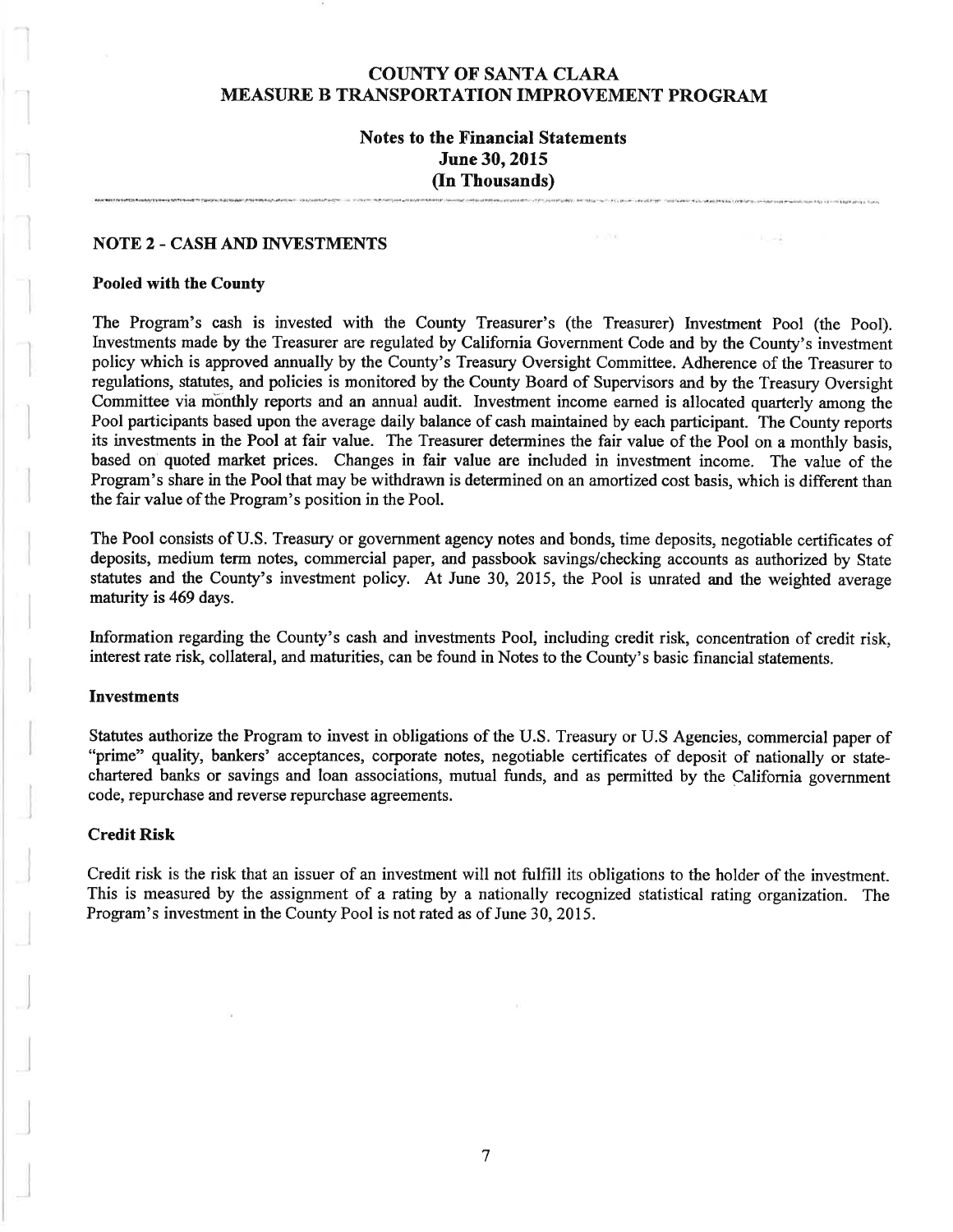# Notes to the Financial Statements June 30,2015 (In Thousands)

Attorney of a

#### NOTE 2 - CASH AND INVESTMENTS (Continued)

#### **Interest Rate Risk**

As a means of limiting its exposure to fair value losses arising from rising interest rates, the Program manages its exposure to interest rate risks by substantially depositing its cash with the county Pool.

#### NOTE 3 - COMMITMENTS

In June 2006, the County's Board of Supervisors adopted the last amended Revenue and Expenditures Plan (the Plan) committing the Program to provide resources for transportation improvement programs. Inception-to-date expenditures for these projects are presented below (in thousands):

|                          |    | Expenditures<br>to Date |  |
|--------------------------|----|-------------------------|--|
|                          |    |                         |  |
| Highway projects         | \$ | 425,715                 |  |
| Transit/railway projects |    | 491,347                 |  |
| Other programs           |    | 474,244                 |  |
| Debt services            |    | 158,183                 |  |
| Total                    | S  | 1,549,489               |  |

The majority of the commitments of the Program are those projects specified in Measure B and delivered by the Santa Clara Valley Transportation Authority (VTA) with oversight by the County. These projects are administered via a Master Co-Op Agreement (Agreement) between the County and VTA. Through the Agreement, VTA is responsible for the administration of the bid and contracts process related to the ultimate delivery of projects. As depicted in the PIan, the delivery of Measure B projects relies on other funding sources outside of Measure B sales tax revenues. The commitments of the Program are based on the Plan, utilizing project scope, delivery projections and cash flow estimates from VTA and accepted by the Board of both entities.

During the fiscal year 2015-16, the Califomia State Board of Equalization (BOE) determined that overpayments of sales tax amounting to \$722,137 were made to the Program. These overpayments were the result of refunds and adjustments based on 2003-04 audits conducted by the BOE and fund transfers from 2001-02 that were recently completed. The BOE has not requested the overpayments to be paid back. However, in the event BOE requests the overpayments to be paid back, the County will seek reimbursement from VTA for those overpayments.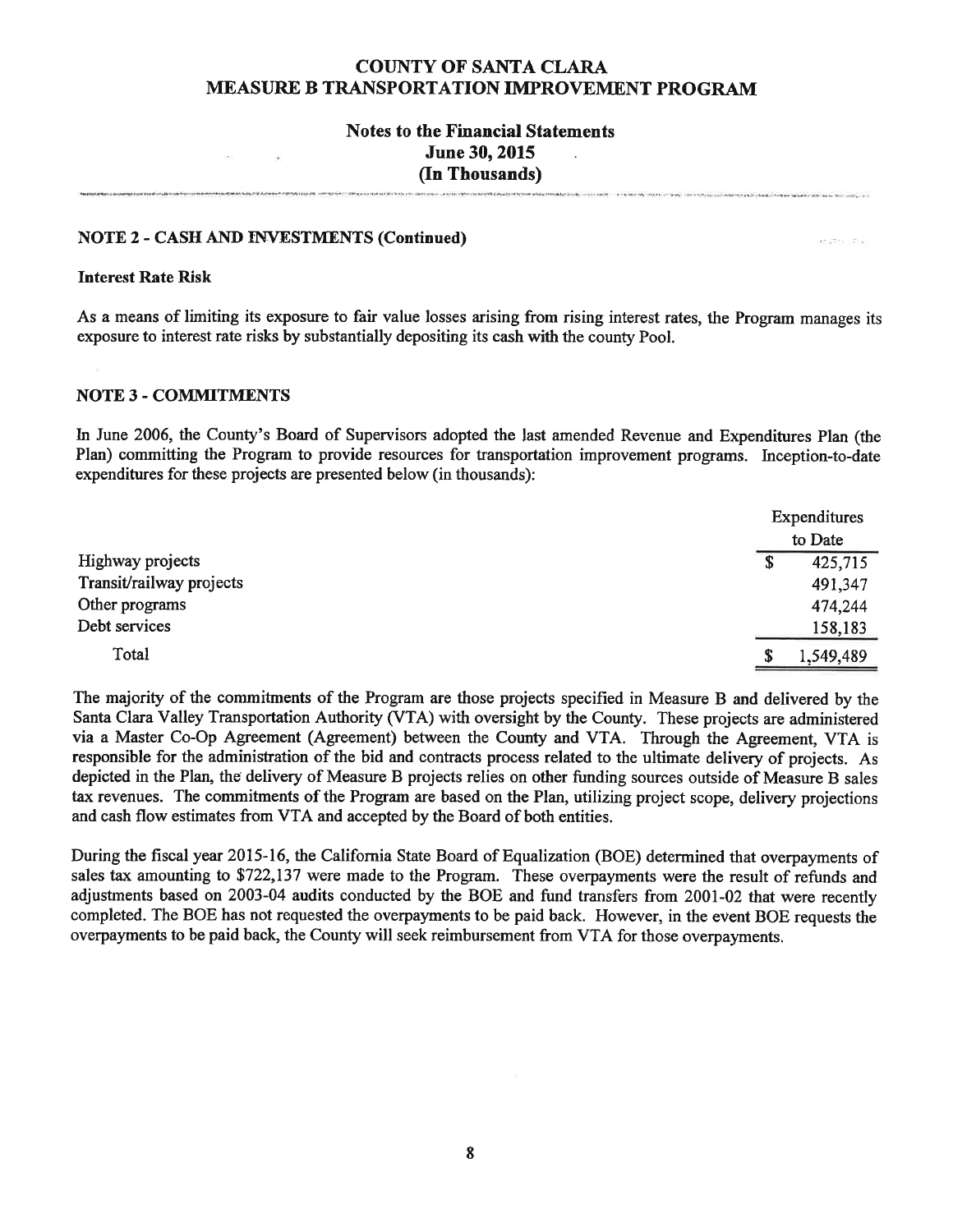# Notes to the Financial Statements June 30,2015 (In Thousands)

#### NOTE 4 - ADMINSTRATION EXPENDITURES

Over the life of Measure B, administrative expenditures may not exceed 0.5% of total sales tax revenue. Below is a table that reflects total sales tax revenue and total administrative expenditures through fiscal year ended June 30, 2015. The administrative expenditures are at 0.49% of the total sales tax revenue as of June 30, 2015.

 $Z = 16$ 

| <b>Fiscal Year Ending</b> | Sales Tax |           | Administrative            |
|---------------------------|-----------|-----------|---------------------------|
| June 30,                  |           | Revenues  | Expenditures              |
| 1997                      | \$        | 31,680    | $\boldsymbol{\mathsf{S}}$ |
| 1998                      |           | 137,862   |                           |
| 1999                      |           | 139,359   | 901                       |
| 2000                      |           | 166,338   | 655                       |
| 2001                      |           | 183,505   | 552                       |
| 2002                      |           | 143,871   | 709                       |
| 2003                      |           | 132,657   | 684                       |
| 2004                      |           | 138,714   | 552                       |
| 2005                      |           | 145,012   | 558                       |
| 2006                      |           | 119,088   | 753                       |
| 2007                      |           | 2,339     | 449                       |
| 2008                      |           | 2,657     | 238                       |
| 2009                      |           | 530       | 221                       |
| 2010                      |           | 607       | 192                       |
| 2011                      |           | 432       | 65                        |
| 2012                      |           | 525       | 15                        |
| 2013                      |           | 213       | 20                        |
| 2014                      |           | 88        | 32                        |
| 2015                      |           | 382       | 30                        |
|                           | \$        | 1,345,859 | \$<br>6,626               |

\*Fiscal Year 1999 is the first year expenditures were made or incurred and includes legal defense costs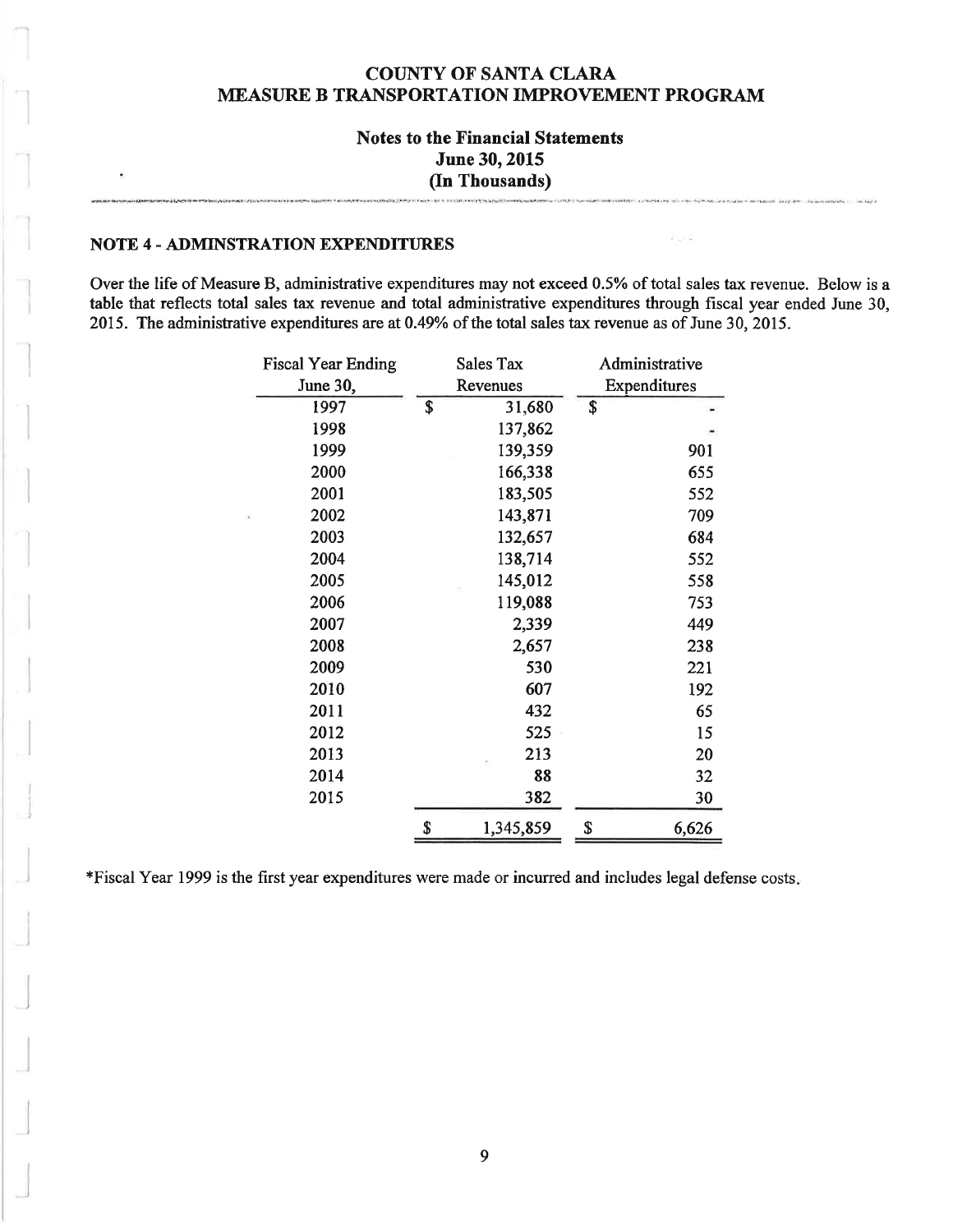# SUPPLEMENTARY INFORMATION

 $\sim$ 

 $\omega_{\rm c}$  . Then

 $-40 - 10$ 

 $\sim 10^{-1}$ 

¥,

 $\mathcal{C} \in \mathcal{C}^{\infty}(\mathbb{C},\mathbb{R})$ 

 $\frac{1}{2}$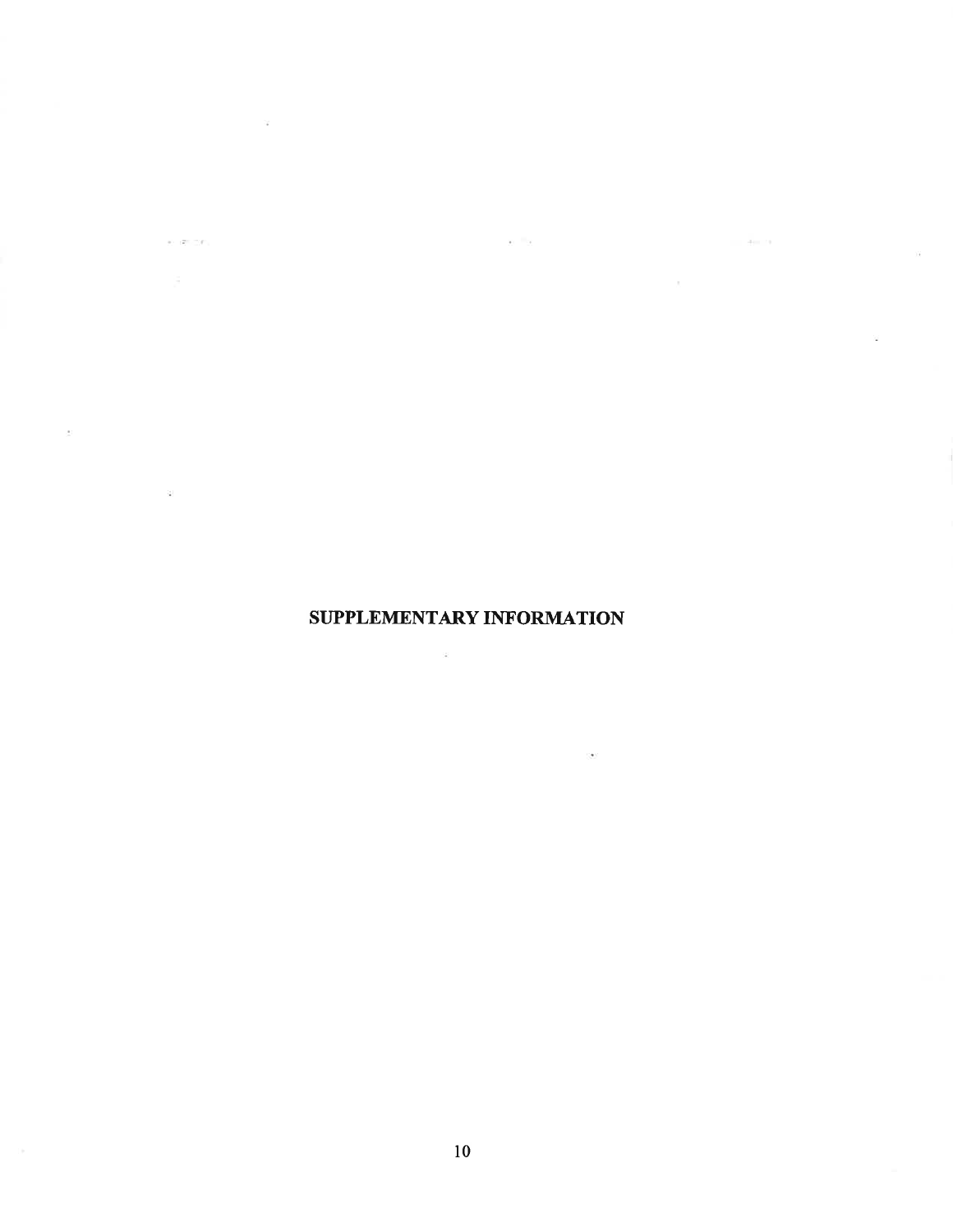#### Schedule of Revenues, Expenditures - **Budget and Actual (Budgetary Basis)** For the Year Ended June 30, 2015 (In Thousands)

.<br>National contract of a series of them a let us to be a substantial contract of the

|                                           |    | Original<br><b>Budget</b> |    | Final<br><b>Budget</b> |   | Actual |  | Variance-Favorable<br>(Unfavorable) |  |
|-------------------------------------------|----|---------------------------|----|------------------------|---|--------|--|-------------------------------------|--|
| Budgetary fund balance, beginning of year |    | 7,263                     | \$ | 7,263                  | S | 7,263  |  |                                     |  |
| Resources (inflows):                      |    |                           |    |                        |   |        |  |                                     |  |
| Sales tax revenues                        |    |                           |    |                        |   | 382    |  | 382                                 |  |
| Interest income                           |    |                           |    |                        |   |        |  |                                     |  |
| Amounts Available for Appropriation       |    |                           |    |                        |   | 387    |  | 382                                 |  |
| Charges to appropriations (outflows).     |    |                           |    |                        |   |        |  |                                     |  |
| Administration                            |    | 24                        |    | 24                     |   | 24     |  |                                     |  |
| Program management oversight              |    |                           |    |                        |   | h      |  |                                     |  |
| Projects and Programs                     |    | 3,401                     |    | 3,401                  |   | 397    |  | 3,004                               |  |
| Total Charges to Appropriations           |    | 3,432                     |    | 3,432                  |   | 427    |  | 3,005                               |  |
| Budgetary Fund Balance, End of Year       | \$ | 3,836                     |    | 3,836                  |   | 7,223  |  | 3,387                               |  |
|                                           |    |                           |    |                        |   |        |  |                                     |  |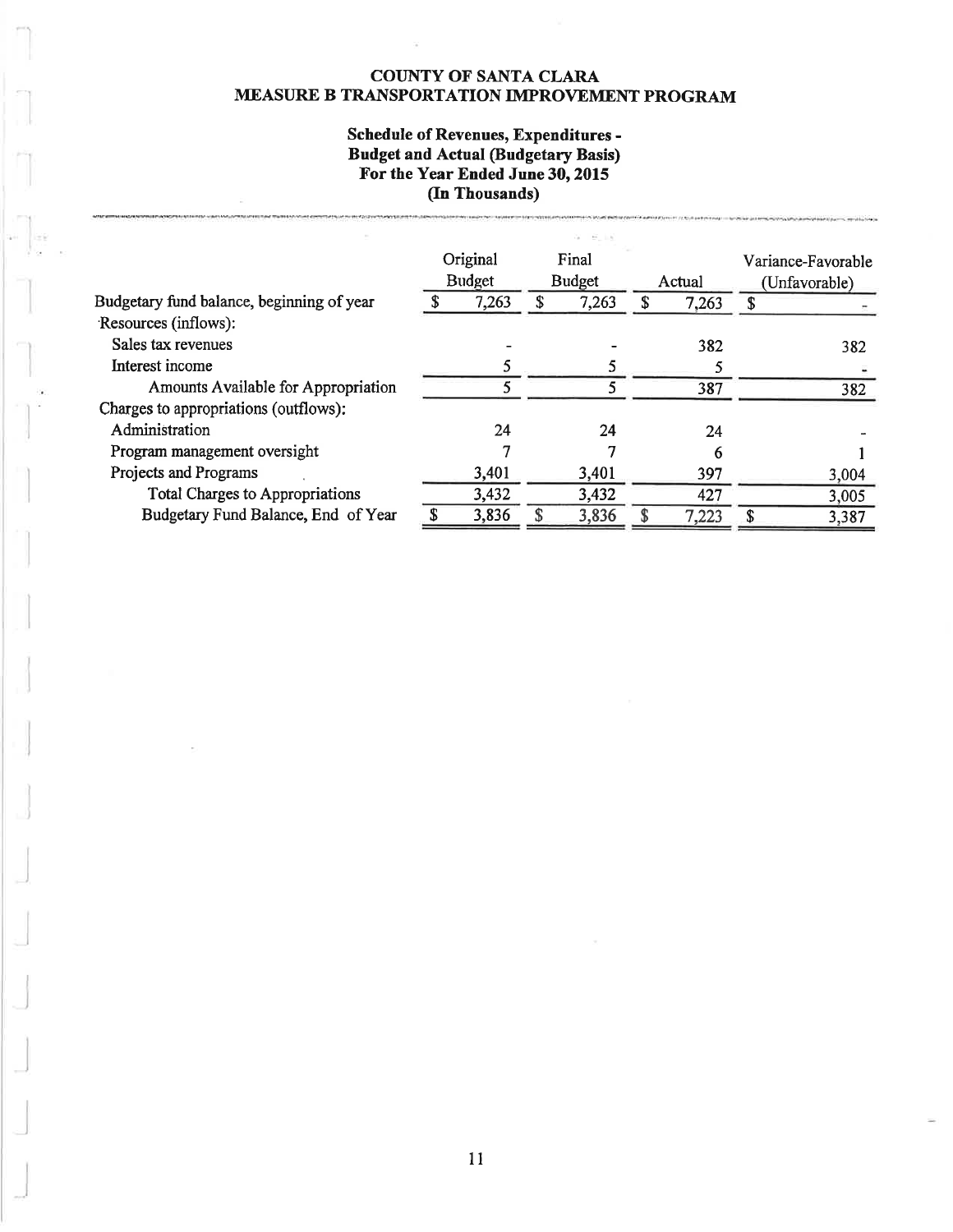# **COMPLIANCE SECTION**

 $\overline{\phantom{a}}$ 

The County

 $\overline{\mathbf{h}}$  (

 $\tau_{\rm e}^{-1}$ 

 $-12$ 

 $\label{eq:1.1} \widehat{\mathcal{R}}=\mathcal{L}\widehat{\Phi}\left(\left\|\widehat{\mathbf{q}}\right\|-\mathcal{L}\widehat{\Phi}\left(\widehat{\mathbf{q}}\right)\right)=0.$ 

 $\mathcal{V}$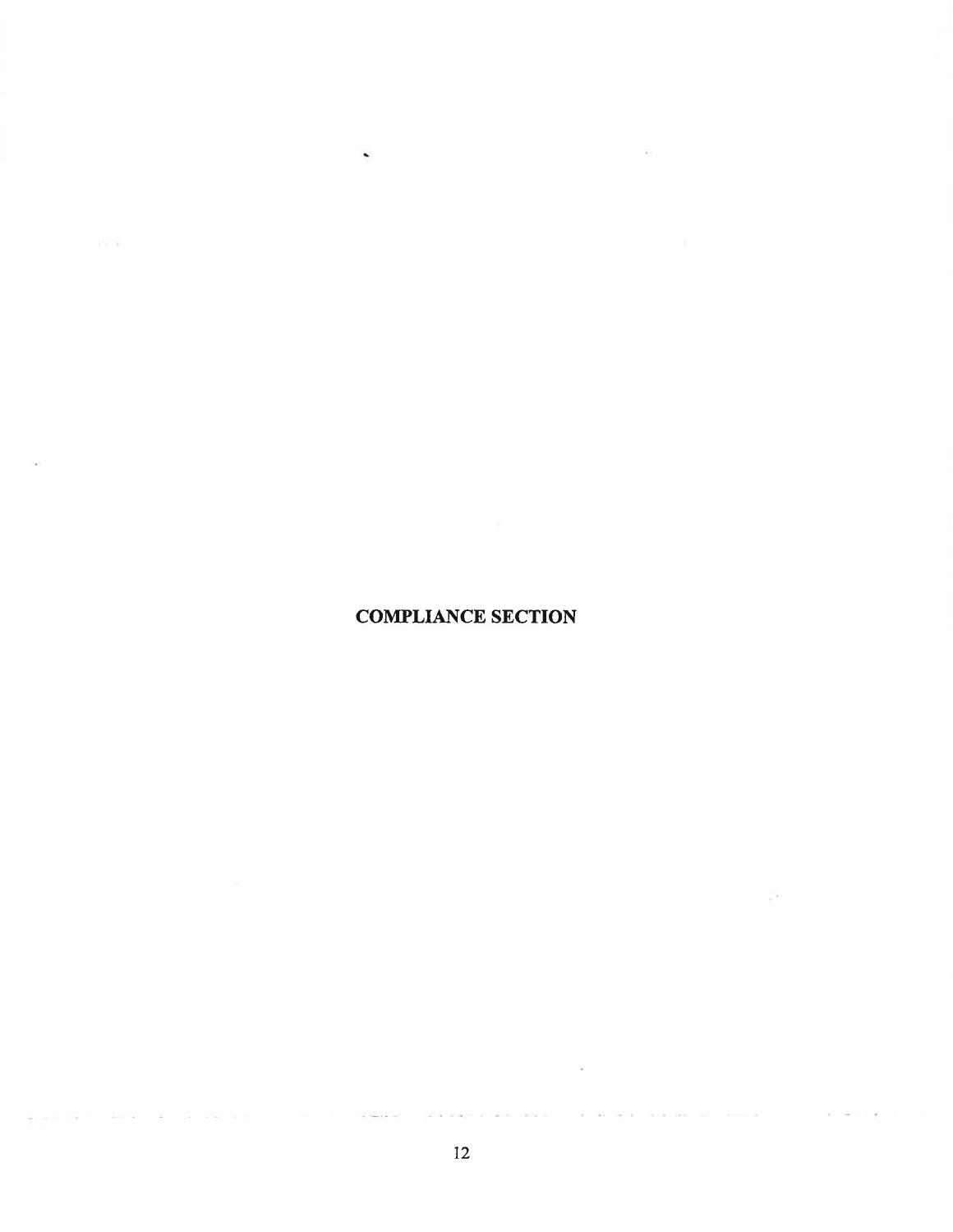

#### INDEPENDENT AUDITOR'S REPORT ON INTERNAL CONTROL OVER FINANCIAL REPORTING AND ON COMPLIANCE AND OTHER MATTERS BASED ON AND AUDIT OF FINANCIAL STATEMENTS PERFORMED IN ACCORDANCE WITH GOVERNMENT AUDITING STANDARDS

To the Santa Clara County Measure B Citizens Watchdog Committee San Jose, California

We have audited, in accordance with the auditing standards generally accepted in the United States of America and the standards applicable to financial audits contained in *Government Auditing Standards* issued by the Comptroller General of the United States, the financial statements of the Measure B Transportation Improvement Program (Program), as of and for the year ended June 30, 2015, and the related notes to the financial statements, and have issued our report thereon dated November 18, 2015. Our report included an emphasis of mater indicating the financial statements present only the Program and do not present the financial position and the changes in financial position of the County of Santa Clara.

#### Internal Control Over Financial Reporting

In planning and performing our audit of the financial statements, we considered the Program's internal control over financial reporting (internal control) to determine the audit procedures that are appropriate in the circumstances for the purpose of expressing our opinions on the financial statements, but not for the purpose of expressing an opinion on the effectiveness of the Program's internal control. Accordingly, we do not express an opinion on the effectiveness of Program's internal control.

A deficiency in internal control exists when the design or operation of a control does not allow management or employees, in the normal course of performing their assigned functions, to prevent, or detect and correct, misstatements on a timely basis. A *material weakness* is a deficiency, or a combination of deficiencies, in internal control, such that there is a reasonable possibility that a material misstatement of the entity's financial statements will not be prevented, or detected and corrected on a timely basis. A significant deficiency is a deficiency, or a combination of deficiencies, in internal control that is less severe than a material weakness, yet important enough to merit attention by those charged with governance.

Our consideration of internal control was for the limited purpose described in the frrst paragraph of this section and was not designed to identify all deficiencies in internal control that might be material weaknesses or significant deficiencies. Given these limitations, during our audit we did not identify any deficiencies in internal control that we consider to be material weaknesses. However, material weaknesses may exist that have not been identified.